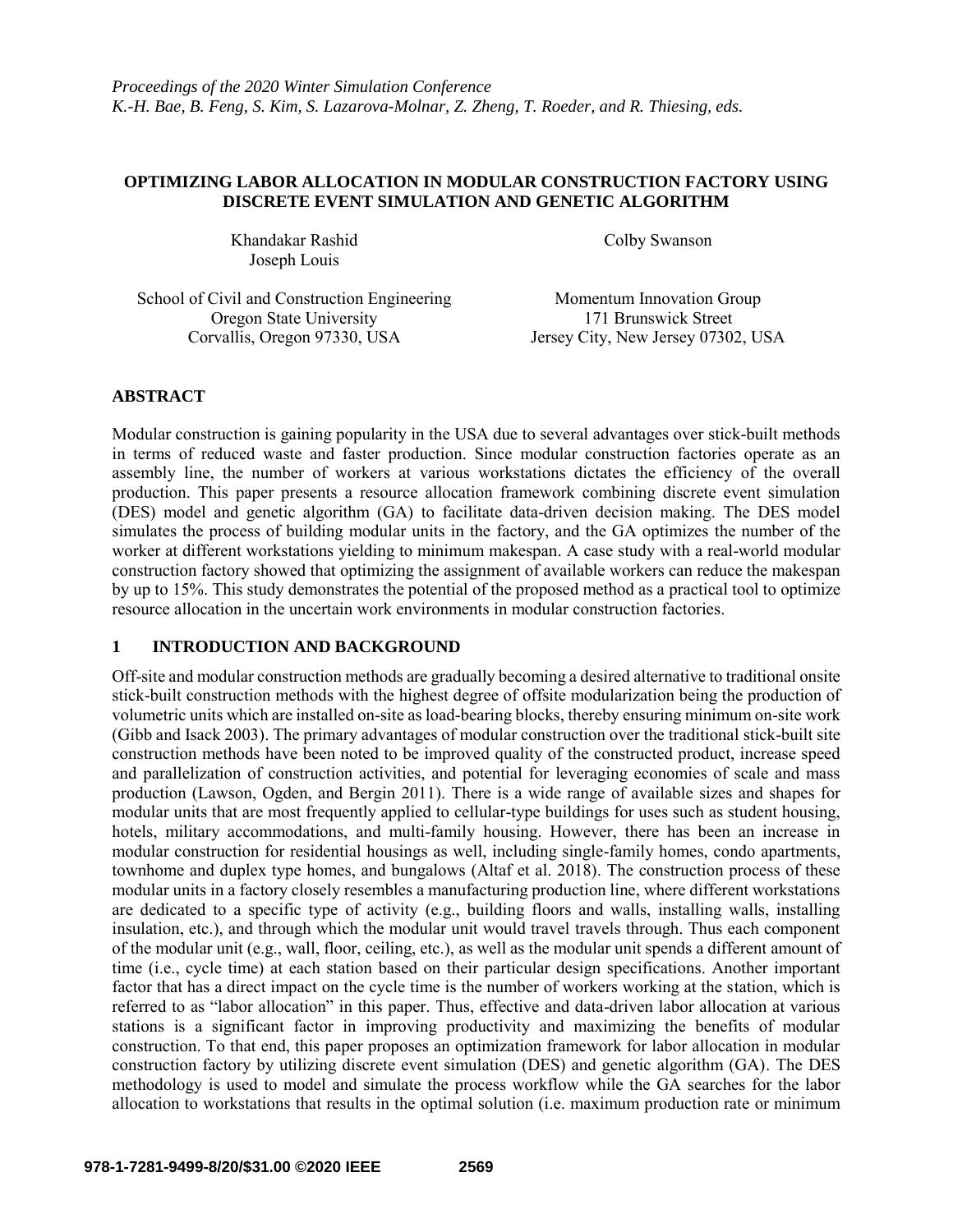makespan) in the process workflow. The following section discusses previous studies related to simulation modeling and GA based optimization in construction.

In the context of this research, simulation modeling is the process of creating and analyzing a virtual model of a real-world process to predict and forecast its performance. Simulation modeling has been widely explored for on-site and off-site construction process in several previous studies (Afifi et al. 2017; Akhavian and Behzadan 2013; AlDurgham and Barghash 2008; Altaf et al. 2015, 2018; Hammad et al. 2002; Jeong et al. 2011; J. Louis, Dunston, and Martinez 2014; Joseph Louis and Dunston 2016; Zhang 2004). Altaf et al. (2018) proposed an integrated production planning and control system for panelized home building using DES and radio frequency identification (RFID)-based tracking. A discrete and continuous simulation approach was also explored to optimize the production of modular construction element (Afifi et al. 2017). AlDurgham and Barghash (2008) proposed a simulation-based approach to facilitate decision making for planning layout, material handling, scheduling, and manufacturing processes and resources for off-site house building. Lu and Olofsson (2014) proposed a framework consisting of building information modeling (BIM) and DES to enable the integration of DES in the planning and follow-up of construction activities.

Genetic algorithms (GAs) are optimization techniques that are based on the principles of Darwinian evolution which simulate biological evolution through stochastic search techniques (Holland 1975). GAs has been used for optimizing simulation models in construction, as well as in other fields. Yang et al. (2016) developed a flowshop scheduling optimization model for multiple production lines for precast production. In another effort, an adaptive GA was presented for resource-leveling as a flexible decision support system to enable practitioners to choose a feasible solution (Ponz-Tienda et al. 2013). GA, analytic hierarchy process, and computer simulation were integrated for optimization of operator allocation in the cellular manufacturing process (Azadeh et al. 2014). A combination of GA with simulated annealing (SA) was also adopted for generic multi-project scheduling optimization with multiple resources constrain in complex construction projects (Chen and Shahandashti 2009). Leu et al. (2000) presented a prototype of a decision support system for construction resource-leveling using GA to achieve an optimal or near-optimal combination of multiple construction resources.

This paper utilizes the capability of DES to model the interdependencies between workstations and dependence of productivity on available labor, along with the ability of GA to optimize simulation input parameters to determine the optimal number of workers at various workstations in a modular construction factory. The following section discusses the methodology developed in this study.

### **2 METHODOLOGY**

The objective of this paper is to obtain the optimal number of workers at each workstation of the modular factory to minimize the makespan, which is defined as the amount of time each unit spends in the production line from start to end. Thus the two primary components of the proposed methodology are a DES model to simulate the process of the factory, and a GA to optimize the number of workers that yield the minimum makespan of the modular units. The proposed methodology is illustrated in Figure 1.



Figure 1: Overview of the proposed methodology.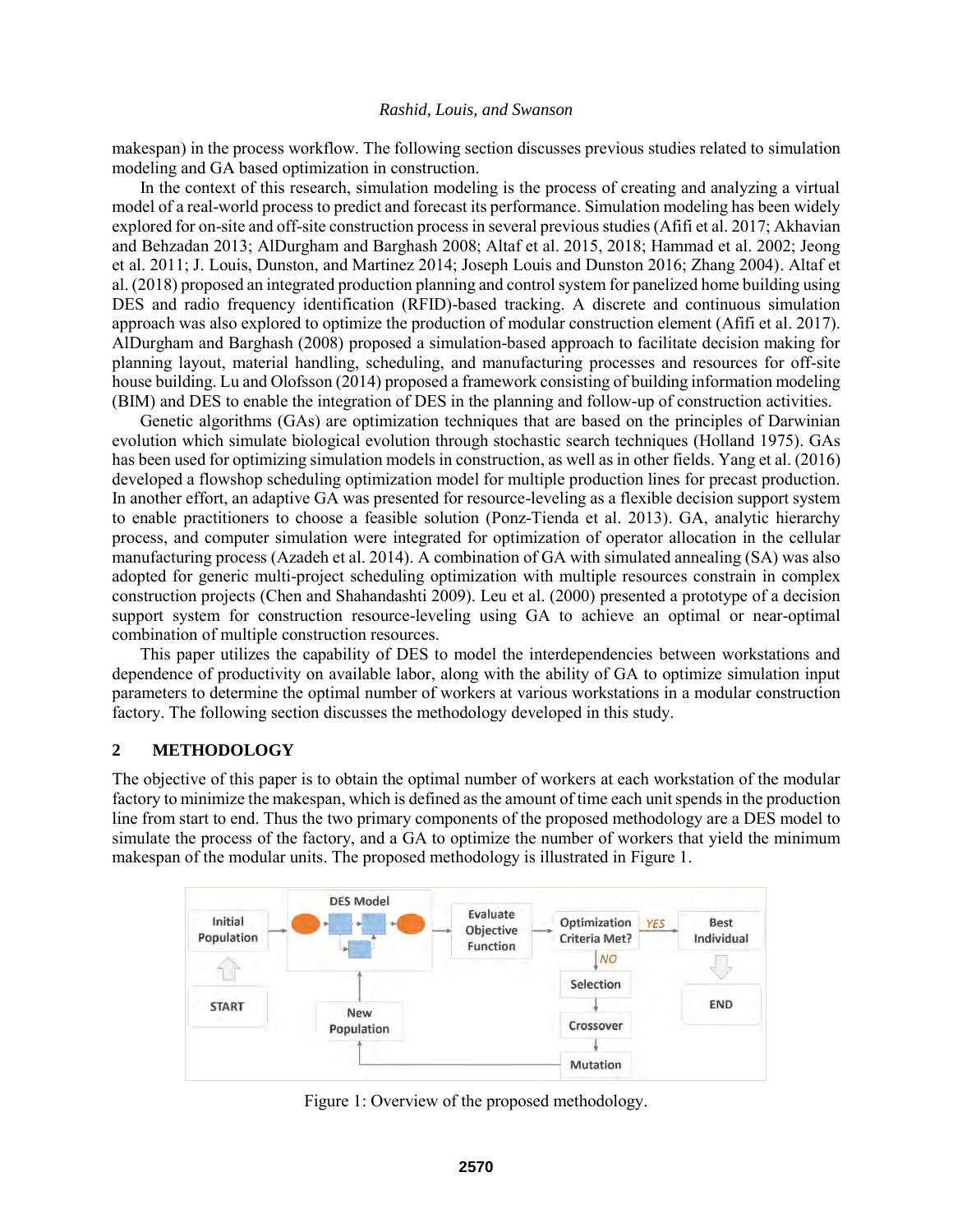As discussed previously, the methodology consists of two primary components; DES and GA. The DES model is created by modeling the interdependencies between the workstations. The duration of the activities at the workstations is modeled as a factor of the number of workers working at the corresponding stations using a linear relationship. The output of the simulation is the average makespan of the modular unit in 100,000 minutes of simulation time. The number of workers at the workstations is the input variables, and minimizing the makespan is the objective function of the GA. As shown in Figure 1, first an initial population (i.e., a vector containing number of workers in each workstation) is selected randomly and passed to the DES model. The DES model simulates the process of constructing modular units in the factory and average makespans for units are calculated. Then the objective function (i.e., to minimize makespan) is evaluated for each individual of the population to check whether it meets the optimization criteria (i.e., a threshold value for minimum makespan). If yes, this best individual from the population is selected as the best solution. If no, two pairs of individuals (i.e., vectors containing the number of workers) are selected as parents based on their fitness score (i.e., minimum makespan). For each pair of the parents to be mated, a crossover point is chosen at random from within their genes (i.e., index of the worker vector), and the offspring exchanges the genes of parents among themselves until the crossover point. After new offspring (i.e., a new vector of the number of workers) is created, some of their genes can be subjected to a mutation where some of the genes in the offspring can be flipped. An illustration of crossover and mutation is shown in Figure 2.



Figure 2: Crossover and mutation of GA.

After a new population is generated, they are again passed to the DES model to calculate makespan for construction modular units. This process of selection, crossover, and mutation continues until the optimization criteria are met. Pseudocode for the GA can be expressed as:

```
START
Generate the initial population
Compute fitness
REPEAT
     Selection
     Crossover
     Mutation
     Compute fitness
UNTIL population has converged
STOP
```
This methodology was validated using the data from a real-world modular construction factory, and the case study is presented in the following section.

### **3 CASE STUDY**

To validate the proposed methodology, a real-world modular construction factory was selected. This factory makes volumetric modular units for projects like multi-family housing that are then shipped and set up onsite. There are several workstations in the factory dedicated to specific activities. The workstations in that particular factory can be divided into two categories: off-line stations and online stations. The panelized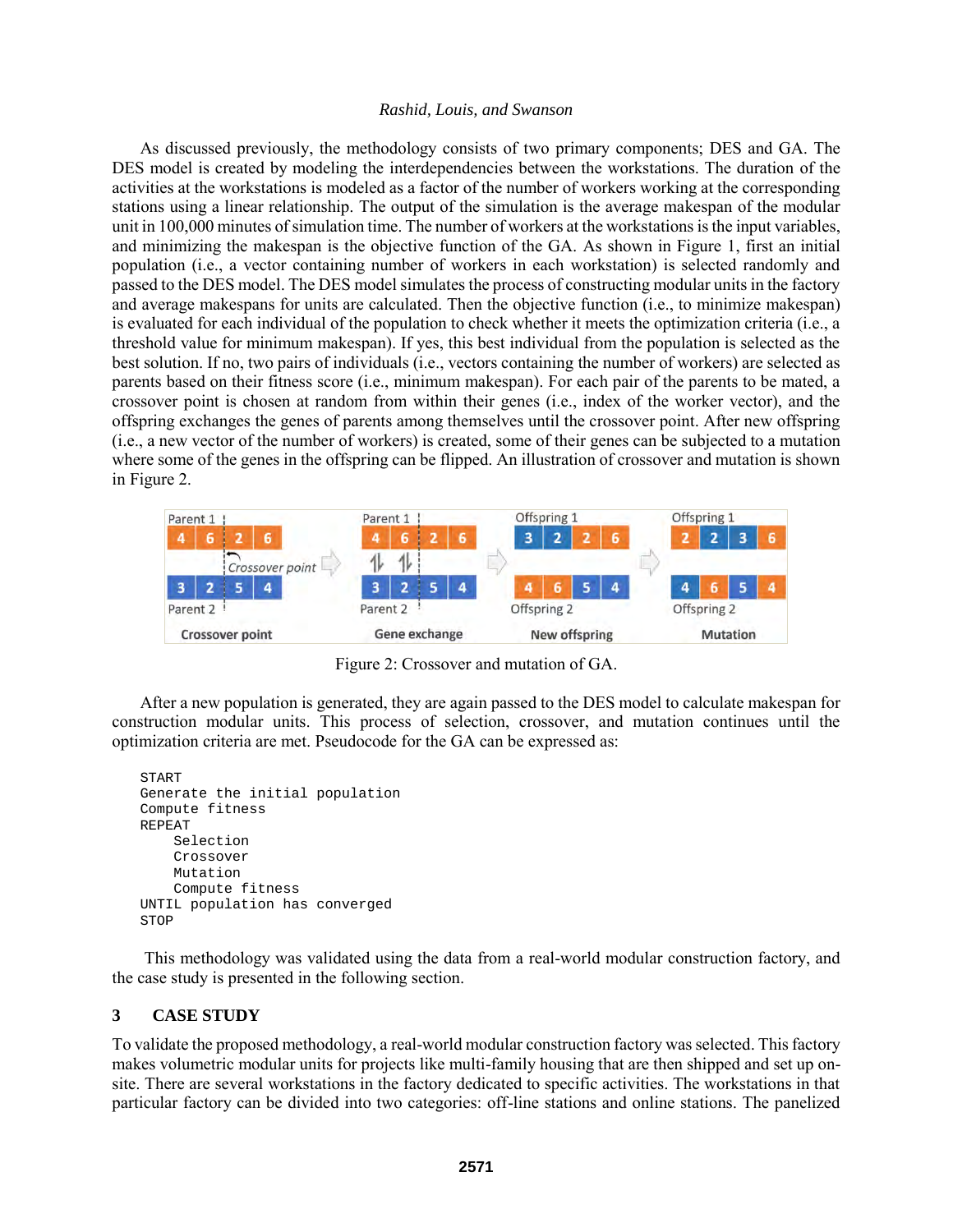components of the unit, such as walls, floors, and ceilings are built from raw material in the off-line stations. The on-line stations are part of the assembly line for the volumetric unit, where various pre-made components (some from the off-line stations) are added and assembled to the modular unit. A schematic floor plan with the major workstations of the factory is shown in Figure 3. Three main off-line workstations clusters are *Partial Wall*, *Long Wall*, and *Ceiling* stations. Some of those off-line stations are further divided into several smaller stations dedicated to separate activities. For example, in the ceiling workstation, first, the ceiling frame and drywall are put and moved for rough plumbing and electrical station. Eventually, the final ceiling is built and moved to the online station to assemble to the modular unit. Each of the workstations (both online and off-line) are denoted with the number of worker and cycle time in Figure 3. For example, typically 5 workers are placed to the first online station, *Floor Build*, and it takes about 260 minutes to build a 50 feet floor. Cycle time and the typical number of workers were acquired from actual time study, expert opinion, as well as from the experience of floor manager of the factory.

After gathering the cycle time and worker data, a DES model of the factory floor was developed using *SimEvent* tool of *MathWorks*. Figure 4 shows the diagram of the DES model, where the three major offline workstations (i.e., *Partial Wall*, *Long Wall*, and *Ceiling*) are denoted by rectangular borders. It should be noted that there are two different *Long Wall* (denoted as *Long Wall 1* and *Long Wall 2*) stations in the factory to build long walls of two sides of the modular units. The number "1" denoted at each activity represents the queue capacity of each station. In the factory, each station can only handle one component at a time. There are some surge spaces on the factory floor which work as queues with a FIFO (i.e., firstin-first-out) queue policy. Several assumptions were made while developing the DES model, such as the transfer of material from one station to another is instantaneous, there are no constraints for the workers to move from one station to another, every worker is eligible to work in any station, etc. The assumptions were made because the focus of this study is on the aspect of labor allocation.



Figure 3: A schematic of the floor plan of the modular factory.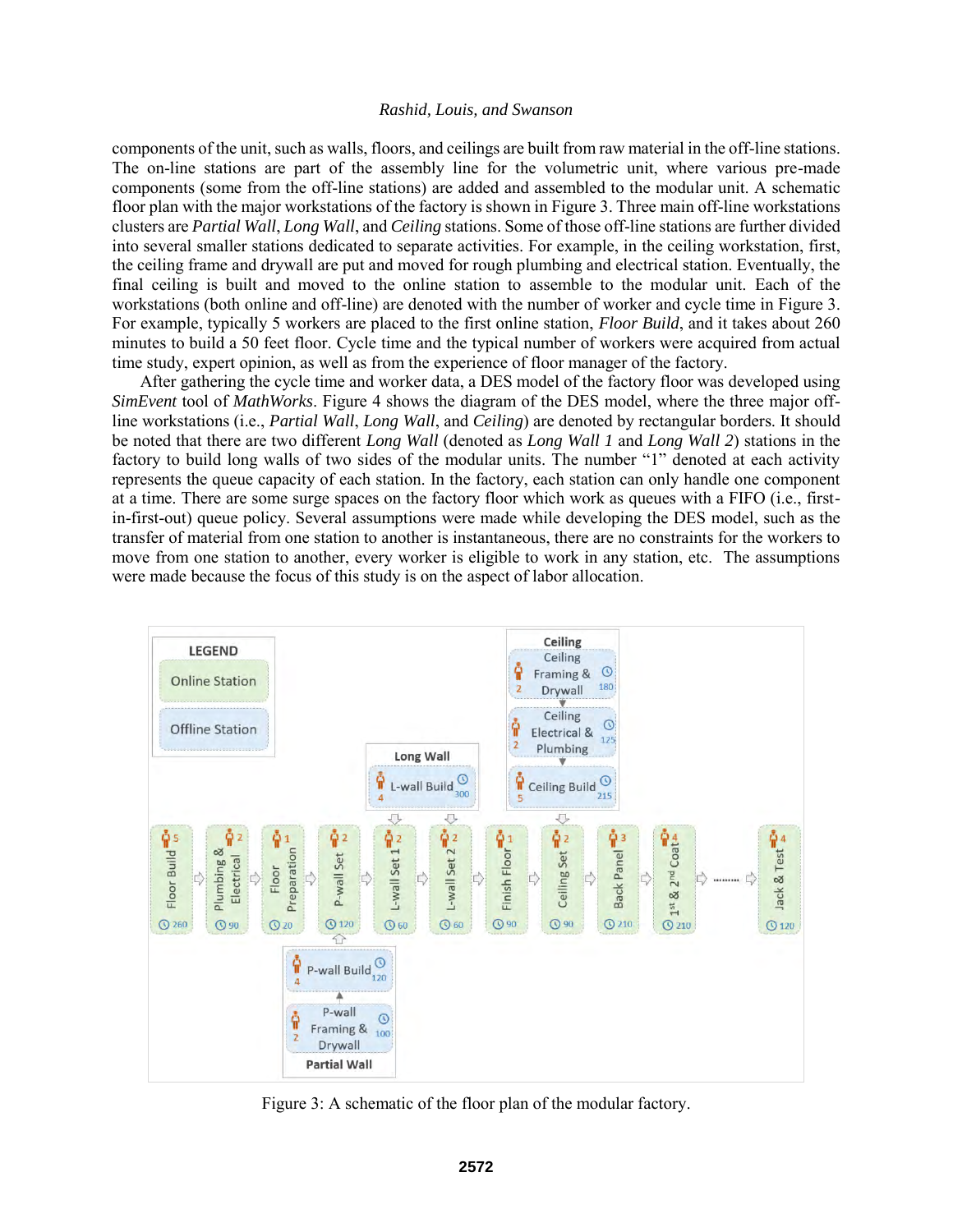

Figure 4: The DES model of the modular factory.

The cycle times of the activities were converted to worker-minutes and were set up as a function of the number of workers. A linear relationship was assumed between the number of workers at a station and its cycle time based on input from the factory manager. A genetic algorithm was developed where the variables were the number of workers at each workstation, and the objective was to minimize the makespan. The maximum number of workers in the factory was 74, which was the same as currently placed in the factory. The lower and upper bound of the worker number was set as one and eight, respectively. At each iteration of the simulation, the GA module sent an array to the DES model representing the number of workers at each workstation, the simulation model calculated the makespan and sent it to the GA module. Progressively the GA minimized the makespan and the simulation progress is shown in Figure 5*.* The GA was run for 1000 generations, each generation containing 30 populations. Figure 5 shows that the penalty value (i.e., average makespan) plateaued after 460 generations.



Figure 5: Optimization of the makespan using genetic algorithm.

The duration of each station was assumed to be a triangular distribution with 15% upper and lower bound. The average makespan was calculated for three different combinations of the number of workers. Figure 6 shows the boxplot containing makespan distribution of each of the three combinations The first boxplot shows the makespan with current "as is" labor allocation in the factory. The second boxplot is the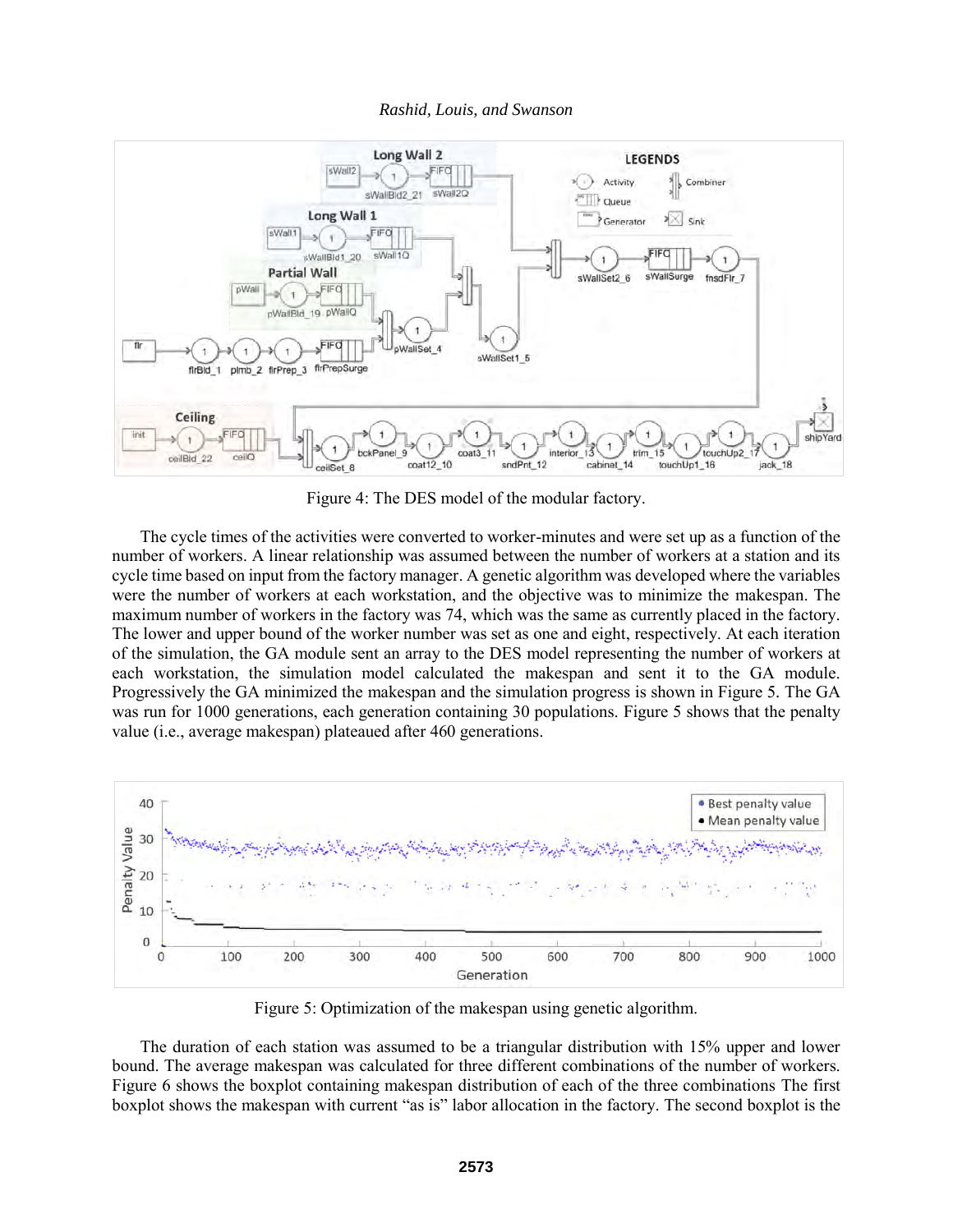makespan with an optimized number of workers by GA with a maximum 74 number of workers in the factory. The last boxplot illustrates the makespan with a maximum of 100 workers in the factory.



Figure 6: The DES model of the modular factory.

Median makespan for "as is" is 4.92 hours, "GA optimized with 74 workers" is 4.16 hours, and "GA optimized with 100 workers" is 3.02 hours. Thus, this analysis shows that the makespan can be reduced by about 15% with the same total number of workers currently situated in the factory, just by shuffling their numbers in a couple of stations. Moreover, if a decision is made to increase the total number of workers from 74 to 100, the makespan can be reduced by about 38%. Table 1 shows the result of the optimized number of workers at different workstations.

Table 1. Optimized number of workers at each workstation.

| <b>Station Name</b>   | As-Is          | GA<br><b>Opt 74</b> |
|-----------------------|----------------|---------------------|
| <b>Floor Build</b>    | 7              | 8                   |
| Plumbing              | 3              | 3                   |
| Floor Prep            | $\overline{2}$ | $\overline{2}$      |
| P-Wall Set            | $\overline{2}$ | $\overline{2}$      |
| S-Wall Set 1          | $\overline{2}$ | $\overline{2}$      |
| S-Wall Set 2          | $\overline{2}$ | $\overline{2}$      |
| <b>Finished Floor</b> | $\overline{2}$ | $\overline{2}$      |
| Ceiling Set           | $\overline{2}$ | $\overline{2}$      |
| <b>Back Panel</b>     | $\overline{2}$ | $\overline{4}$      |
| 1st and 2nd Coat      | 5              | 6                   |
| 3rd Coat              | 3              | 4                   |
| Sand and Paint        | 6              | 6                   |
| Interior              | 2              | 2                   |
| Cabinet               | 6              | 8                   |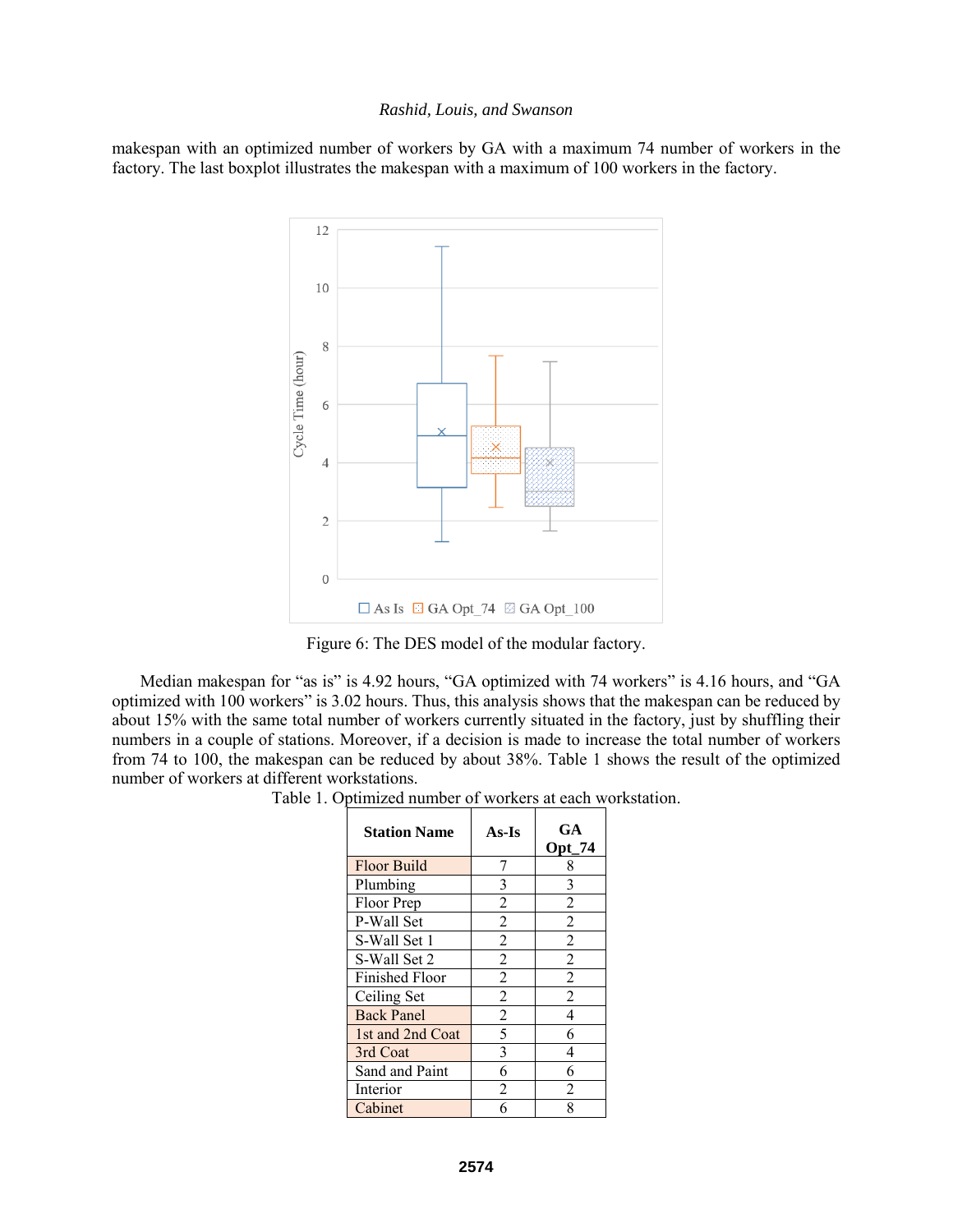| Trimming       |  |
|----------------|--|
| Touch Up 1     |  |
| Touch Up 2     |  |
| Jack           |  |
| P-Wall Build   |  |
| S-Wall Build 1 |  |
| S-Wall Build 2 |  |
| Ceiling Build  |  |

*Rashid, Louis, and Swanson*

Stations requiring a change in the number of workers are highlighted in the table. The analysis is suggesting to add workers to *Floor Build* (1 worker), *Back Panel* (2 workers), *1st and 2nd Coat* (1 worker), *3rd Coat*  (1 worker), and *Cabinet* (2 workers) stations, and reduce worker from *Touch Up1* (1 worker), *Touch Up 2* (3 workers), and *Jack* (2 workers) station. However, in both cases, the total number of workers in the factory remains the same (74 workers).

### **4 SUMMARY AND CONCLUSIONS**

This study presents a methodology for optimizing the number of workers at different workstations in a modular construction factory. This consists of a DES model and a GA to optimize the DES model. A vector consisting of the number of workers is sent to the DES model to calculate the average makespan, and the GA simultaneously tried to minimize the average makespan by performing selection, crossover, and mutation until the performance of the algorithm plateaued. A real-world modular construction factory was selected to validate the proposed methodology. In particular, there were 22 different workstations in the factory dedicated to various activities. The entire assembly line process of the modular construction factory was modeled using DES, and the GA optimization showed a makespan reduction of 15%. Specifically, if the total number of workers in the factory remains the same (i.e., 74), reallocating the number of workers based on the results of the analysis can yield 15% makespan savings. If the number of workers in the entire factory is increased to 100, the optimization showed a 38% reduction in makespan.

The real-world case study illustrated that the proposed approach can help management to optimize worker allocation in the complex modular construction factory. The dynamic approach of labor allocation presented in this paper can eliminate the limitations of traditional CPM-based resource allocation by updating the DES model at the desired interval. The integration of worker tracking technologies using an indoor positioning system (IPS) or computer vision with the DES model in the proposed system can unleash the true potential of a dynamic data-driven decision support system. The primary limitations of the DES model stem from the assumptions made in terms of instantaneous transfer of components, linear relationship between duration of an activity and the number of workers, and the same expertise level for all the workers. In the future, the abovementioned dependencies will be added to the DES model for a more realistic simulation of the process. Moreover, future research will be directed to develop multi-objective optimization, where other criteria (e.g., wait time, worker expertise, etc.) can be included in the objective function. An adaptive GA can be explored for real-time dynamic optimization of worker allocation in the future.

#### **5 REFERENCESS**

- Afifi, M., M. Al-Hussein, A. Fotouh, and A. Bouferguene. 2017. "Discrete and Continuous Simulation Approach to Optimize the Productivity of Modular Construction Element." *Proceedings of the 33rd International Symposium on Automation and Robotics in Construction (ISARC)*, July 18th -21st , Auburn, AL, 350-356.
- Akhavian, R., A. H. Behzadan. 2013. "Knowledge-Based Simulation Modeling of Construction Fleet Operations Using Multimodal-Process Data Mining." *Journal of Construction Engineering and Management* 139(11):04013021.

AlDurgham, M. M., and M. A. Barghash. 2008. "A Generalised Framework for Simulation-Based Decision Support for Manufacturing." *Production Planning and Control* 19(5): 518–34.

Altaf, M. S., H. Liu, Y. Zhang, M. Al-Hussein, A. Bouferguene. 2015. "Discrete-Event Simulation Modelling of Prefabricated